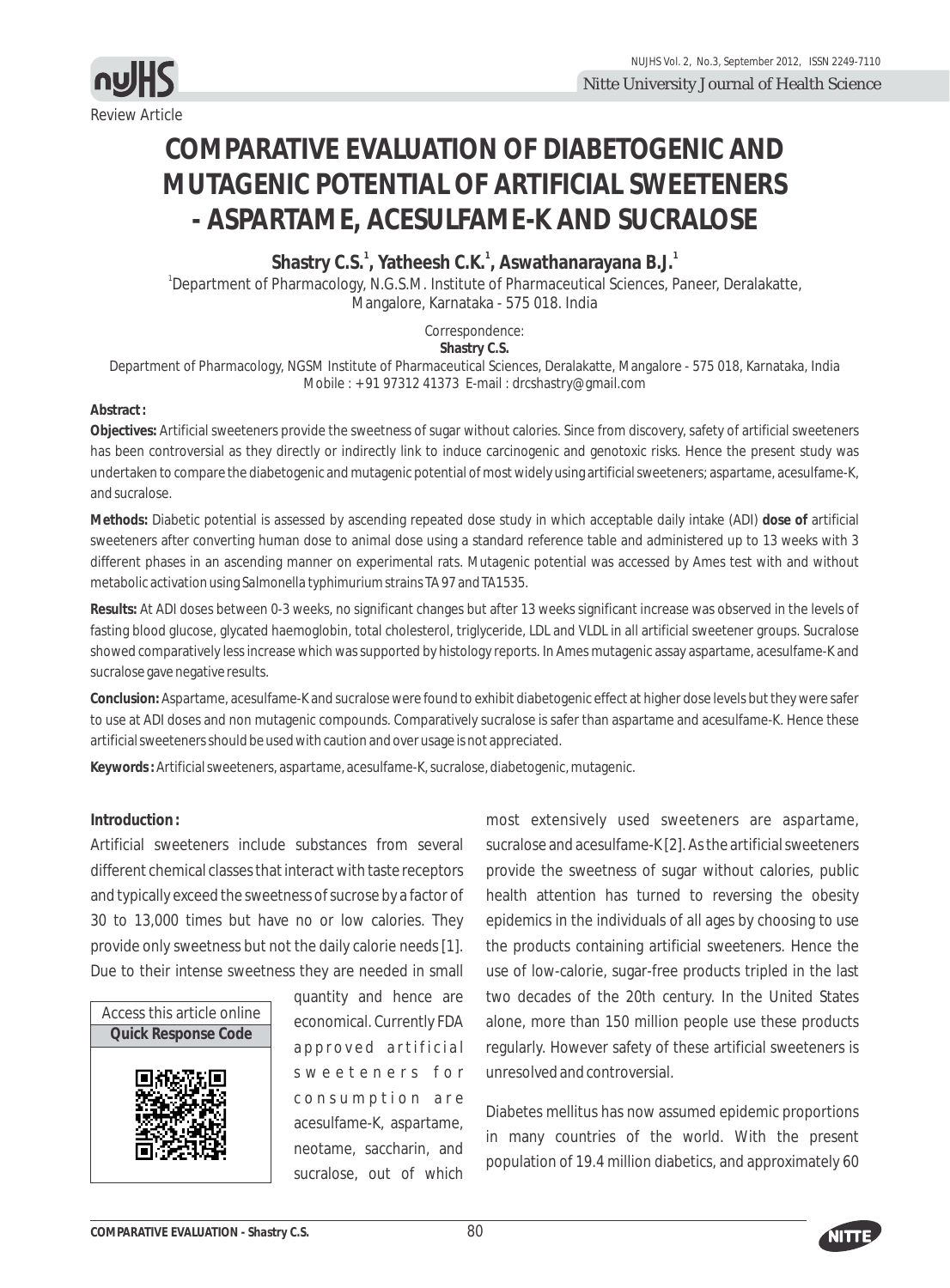million by the year 2025, India would rank first in its share of the global burden of diabetes. When a portion of the population suffers from a disease in which sucrose is the initiating culprit, the treatment choices are to either eliminate the source of glucose or add/regulate the amount of insulin available to the bloodstream [3]. So, in lieu of ridding the diet of sweet, science went looking for a sweet replacement by the artificial sweeteners. But, however recent epidemiologic studies showed the association between diet soda consumption (which contains artificial sweeteners) and the risk of development of obesity, metabolic syndrome and Type 2 diabetes [4,5]. The earlier studies linked artificial sweeteners to carcinogenic and genotoxic risk. Aspartame exhibited carcinogenicity on prolonged use, sucralose in mouse lymphoma assay showed positive mutation frequency at higher doses and acesulfame-K caused slight chromosomal aberration indicating that these artificial sweeteners not entirely safe even though they are FDA approved [6-9].

Aspartame, acesulfame-K and sucralose are not entirely safe as they were artificially synthesized and their metabolites may yield to toxic chemicals. Most importantly, the risk-benefit ratio of artificial sweeteners is unclear. Recent study also shows health risk even below the acceptable daily intake (ADI) doses after the long term consumption. So, further studies are essential to assess the safety of these three artificial sweeteners. Hence present study was undertaken to access the diabetogenic and mutagenic potentials of the artificial sweetenersaspartame, acesulfame-K and sucralose.

# **Materials and Methods :**

#### **Chemicals**

Aspartame, acesulfame-K and sucralose were procured by Highmedia Bombay, India. HbA1C (glycated haemoglobin) kit, total cholesterol kit, triglyceride kit, etc, were procured from Agappe diagnostics Ltd, Kerala. And all other chemicals were of analytical grade and used as received.

# **Animals**

All the experiments were carried out with Sprague-Dawley rats weighing 150-200g. Animals were kept in the animal house of NGSM Institute of Pharmaceutical Sciences, Mangalore under controlled conditions of temperature  $(23\pm2\degree C)$ , humidity (50 $\pm5\%$ ) and 12 h light-dark cycle. Animals were fed pellet diet (Venkateshwara enterprises, Bangalore) and water ad libitum. All the animals were acclimatized for seven days before the study. The experimental protocol was approved by institutional animal ethical committee (approval number: Reg.No.KSHEMA/AEC/39/2010)

#### **Selection of Drug Doses**

The human ADI of aspartame, sucralose and acesulfame-K was 50 mg/kg, 15 mg/kg and 15 mg/kg respectively. The ADI doses were converted to animal doses as per the conversion chart and used for the study [10].

# **Assessment of diabetogenic potential [11,12] Experimental design:**

Diabetic potential accessed by ascending repeated dose study up to 13 week in 3 phases on rats. Study involved 4 groups with 6 animals each. Drugs were administered orally through oral gavage.

- ã Control group
- ã Aspartame treated group
- ã Acesulfame-K treated group
- ã Sucralose treated group

**Phase ?(0-3 weeks- ADI dose):** 

- Control group: administered with distilled water for 0- 3 weeks.
- Aspartame treated group: administered with 315 mg/kg rat
- Acesulfame-K treated group: administered with 94.5 mg/kg rat
- Sucralose treated group: administered with 94.5 mg/kg rat

Phase (3-7 weeks- 2 x ADI dose):

- Control group: administered with distilled water
- Aspartame treated group: administered with 630 mg/kg rat
- Acesulfame-K treated group: administered with 75.6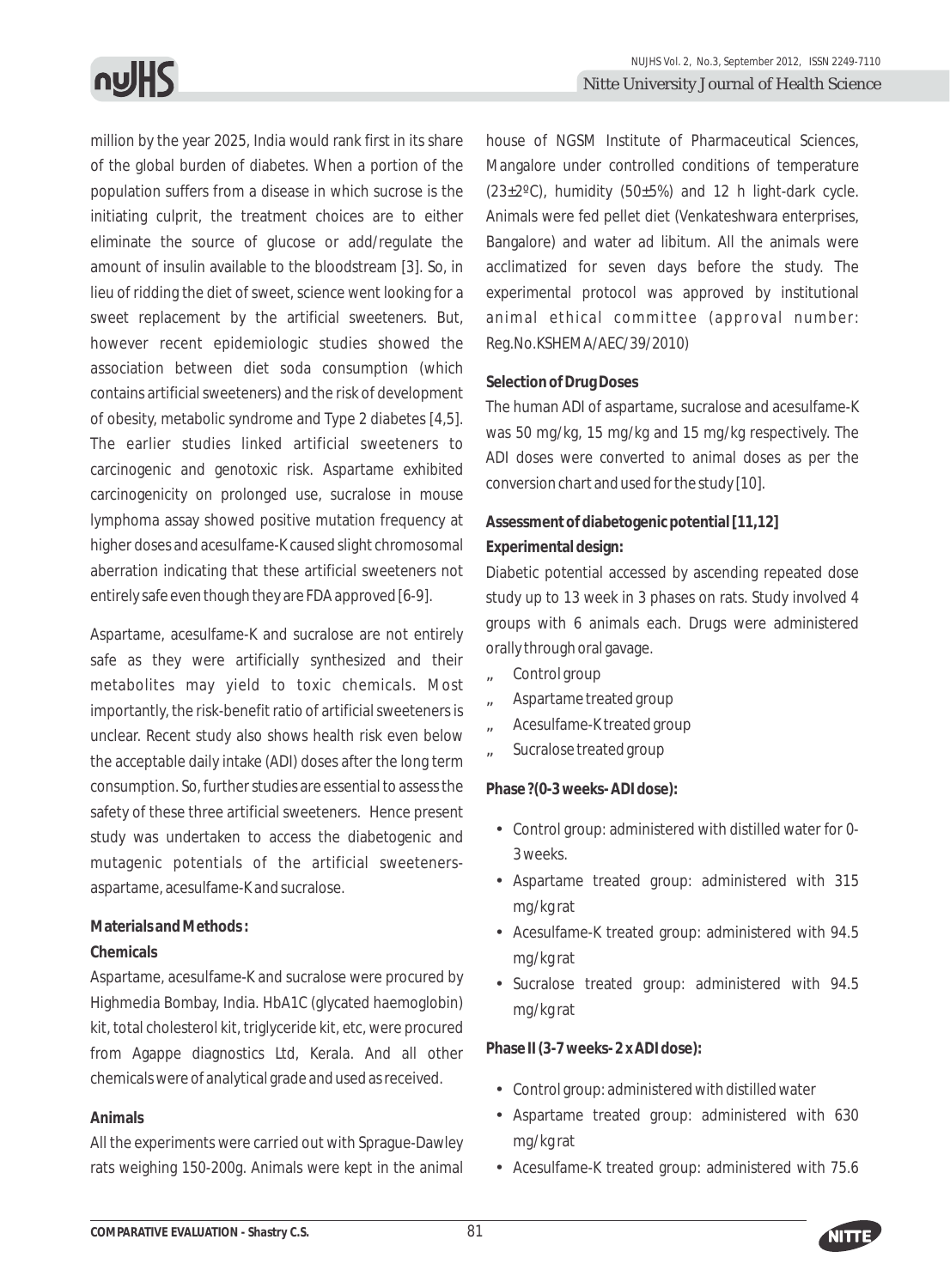

mg/kg rat

• Sucralose treated group: administered with 75.6 mg/kg rat

Phase (7-13 weeks- 4 x ADI dose):

- Control group: administered with distilled water
- Aspartame treated group: administered with 1260 mg/kg rat
- Acesulfame-K treated group: administered with 151.2 mg/kg rat
- Sucralose treated group: administered with 151.2 mg/kg rat

At the end of 3rd, 7th, 13th week rats were fasted for 18 hour and the fasting blood glucose (FBG) levels were measured. Blood was collected by retro orbital sinus method [13] and centrifuged at 2500 rpm. Serum was separated and lipid profiles like total cholesterol, triglyceride, LDL and VLDL was measured along with the HbA1C levels which are measured only at the end of the 13th week.

**Assessment of mutagenic potential by Ames test [14,15]**

For comparative evaluation of mutagenic potential, samples of aspartame, acesulfame-K, and sucralose were sent to Shree Dhanwantary Pharmaceutical Analysis and Research Centre (SDPARC) at Kim, Surat, Gujrat. The potential of mutagenic effects of aspartame, acesulfame-k and sucralose were evaluated on two Salmonella typhimurium strains TA97 (Detects frame shift mutations) and TA1535. (Detects base pair substitution mutations). with and without metabolic activation. Salmonella/ microsome reversion assay was conducted using the plate incorporation procedure described by Maron and Ames and as per 471-OECD guidelines for testing of chemicals.

# **Statistical Analysis :**

The data were expressed as mean  $\pm$  standard error of the mean (S.E.M.) of 6 animals per group. Parametric one way analysis of variance (ANOVA) followed by Dunnett's test. Statistical analysis was performed using Graph pad prism 5.0. The minimal level of significance was identified at  $P < 0.05$ 

**Results :**

**Assessment of a diabetogenic potential**

#### **Fasting blood glucose level**

In Phase I, at ADI doses of aspartame, acesulfame-K and sucralose, FBG level were found to be similar/slightly lower than control group values in all the drug treated groups. In Phase II (at 2 x ADI doses) and phase III (at 4 x ADI doses) of aspartame, acesulfame-K and sucralose, the FBG level was significantly raised (p<0.001) in all the drug treated groups compared control group indicating induction of diabetes. In comparison with aspartame and acesulfame-K, sucralose shows less increase in FBG levels. (Table 1)

# **HbA1c Level**

After the 13 week, HbA1C levels were raised significantly (p<0.001) in all three drug treated groups (aspartame, acesulfame-K and sucralose) compared to control group. However the sucralose shows less increase compared to other two artificial sweetener groups. (Table 2)

# **Lipid profile**

In Phase I, lipid profiles like Total cholesterol, Triglyceride level, LDL and VLDL levels were normal as control group. But at phase II and phase III there was significant (p<0.001) increase in lipid profile of all artificial sweetener treated groups compared to control group. (Table 3)

# **Assessment of mutagenic potential by Ames test**

Ames test with and without metabolic activation results revealed Aspartame, Acesulfame-K and Sucralose were non mutagenic.

# **Histology**

Histology of normal rat pancreas showed no architectural changes. Aspartame treated rat pancreas showed diffused necrotic changes. Acesulfame-K treated rat pancreas showed focal lymphocytic aggregation/focal chronic infiltrate in the form of lymphocyte indicating autoimmune response against cells. Histology of sucralose treated rat pancreas showed no significant architectural changes which is comparable with normal rat pancreas. (Figure 1)

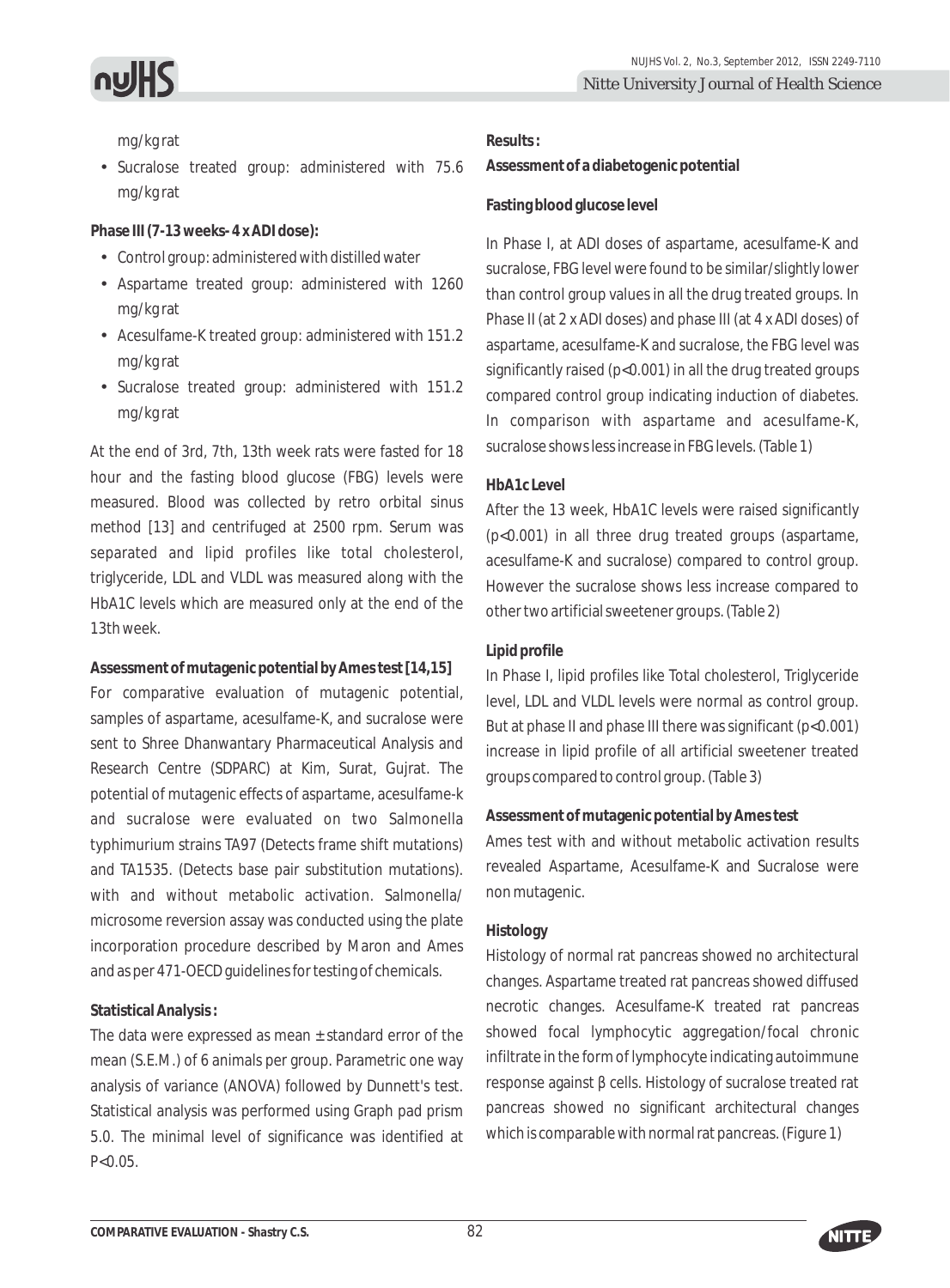**Table 1:** Effect of aspartame, acesulfame-K and sucralose on FBG level

| Group                | Fasting Glucose Level (mg/dl) |                        |                   |  |
|----------------------|-------------------------------|------------------------|-------------------|--|
|                      | 0-3 weeks                     | 3-7 weeks              | 7-13 weeks        |  |
| Control group        | 73.00+1.78                    | $78.21 + 4.18$         | 78.33+1.96        |  |
| Aspartame treated    | $73.17 + 2.13$                | $86.24 + 5.45^{\circ}$ | $120.50 + 1.37^a$ |  |
| Acesulfame-K treated | $72.67 + 1.03$                | $93.20 + 5.65^{\circ}$ | $124.00 + 3.03^a$ |  |
| Sucralose treated    | $73.83 + 1.72$                | $87.69 + 5.60^{\circ}$ | $118.80 + 3.37^a$ |  |

**Table 2:** Effect of Aspartame, Acesulfame-K and Sucralose on HbA1c level

| Group                | HbA1c level (%)            |
|----------------------|----------------------------|
| Control group        | $5.83 + 0.73$              |
| Aspartame treated    | $7.05 + 0.26$ <sup>a</sup> |
| Acesulfame-K treated | $6.68 + 0.02^a$            |
| Sucralose treated    | $6.52 + 0.08$ <sup>a</sup> |

The Values are expressed as Mean ± SEM, n=6 rats in one group. <sup>a</sup> significant compared with control group (p<0.001).

The Values are expressed as Mean  $\pm$  SEM, n=6 rats in one group. <sup>a</sup> significant compared with control group (p<0.001).

| Group                           | Total cholesterol (mg/dl) |                             | Triglyceride level (mg/dl)  |                |                         |                              |
|---------------------------------|---------------------------|-----------------------------|-----------------------------|----------------|-------------------------|------------------------------|
|                                 | 0-3 weeks                 | 3-7 weeks                   | 7-13 weeks                  | 0-3 weeks      | 3-7 weeks               | 7-13 weeks                   |
| Control group                   | 67.50+2.07                | $68.67 + 2.16$              | $71.67 + 4.63$              | $67.83 + 4.83$ | 72.00+2.00              | $74.17 + 2.56$               |
| Aspartame treated               | 69.50+4.23                | $81.50 + 3.39$ <sup>a</sup> | $82.50 + 2.66^{\circ}$      | $72.50 + 2.66$ | 78.00+2.19 <sup>a</sup> | $90.17 + 6.49$ <sup>a</sup>  |
| Acesulfame-K treated 68.83+2.85 |                           | $76.83 + 1.47$ <sup>a</sup> | $84.50 + 2.34$ <sup>a</sup> | $71.33 + 1.50$ | $77.67 + 1.50^{\circ}$  | $95.67 + 11.60$ <sup>a</sup> |
| Sucralose treated               | $69.17 + 3.31$            | $74.00 + 2.36$ <sup>a</sup> | $81.67 + 1.36^{\circ}$      | $71.67 + 3.55$ | $77.50 + 2.42^a$        | $87.83 + 6.49$ <sup>a</sup>  |

**Table 3:** Effect of aspartame, acesulfame-K and sucralose on Lipid profiles

| Group                           | LDL cholesterol (mg/dl) |                             | VLDL-C (mg/dl)              |                 |                             |                             |
|---------------------------------|-------------------------|-----------------------------|-----------------------------|-----------------|-----------------------------|-----------------------------|
|                                 | 0-3 weeks               | 3-7 weeks                   | 7-13 weeks                  | 0-3 weeks       | 3-7 weeks                   | 7-13 weeks                  |
| Control group                   | $17.27 + 3.13$          | $18.93 + 3.74$              | $20.82 + 3.27$              | $13.57 + 0.96$  | $14.40 + 0.40$              | $14.83 + 0.51$              |
| Aspartame treated               | $20.42 + 2.00$          | $32.97 + 2.50^{\circ}$      | $32.64 + 6.98$ <sup>a</sup> | $14.08 + 0.90$  | $15.51 + 0.43^{\circ}$      | $18.03 + 1.29$ <sup>a</sup> |
| Acesulfame-K treated 20.73+3.25 |                         | $31.13 + 2.59$ <sup>a</sup> | $40.80 + 7.25$ <sup>a</sup> | $14.27 + 0.30$  | $15.53 + 0.30^{\circ}$      | $19.13 + 2.32^a$            |
| Sucralose treated               | $21.07 + 4.63$          | $27.67 + 5.59$ <sup>a</sup> | $35.03 + 1.95^{\circ}$      | $14.33 + 0.711$ | $15.50 + 0.48$ <sup>a</sup> | $17.77 + 1.09^a$            |

The Values are expressed as Mean ± SEM, n=6 rats in one group.  $\degree$  significant compared with control group (p<0.001).

#### **Discussion :**

In the present diabetogenic study, ascending repeated dose 13 weeks with three phases gave the clear indication of effect of these artificial sweeteners at various dose levels. The doses started at ADI doses since recent long term studies indicated aspartame not safe even at daily acceptable doses [7]. Mutagenic potential was accessed by Ames test with and without metabolic activation using Salmonella typhimurium strains TA 97 and TA1535.

Present study revealed that the artificial sweeteners cause significant increase in FBG levels, HbA1C levels and lipid profile. The sucralose group showed lesser increase compared to other two artificial sweeteners. The pancreatic histology report supports the same. The Ames test was negative for all three artificial sweeteners.

#### **Conclusion :**

From the present study it was confirmed that aspartame, acesulfame-K and sucralose exhibit diabetogenic effect at higher dose levels but they were safer to use at ADI doses.

They were non mutagenic compounds, confirmed from the Ames mutagenic test with and without metabolic activation. So study indicated these artificial sweeteners can be used with caution to limited extent. Over usage above the ADI doses and long term usage of these artificial sweeteners is not advisable.

Overall comparative evaluation showed that sucralose found to be safer than aspartame and acesulfame-K. The study also appreciates the carrying a similar long term study for these sweeteners for further safety assessment on health risks.

#### **Acknowledgements :**

The authors are grateful to Nitte Education Trust, Nitte University and Department of Pharmacology, NGSM Institute of Pharmaceutical Sciences, Deralakatte, Paneer, Mangalore for providing the necessary facility and their full co-operation to carry out the research work.